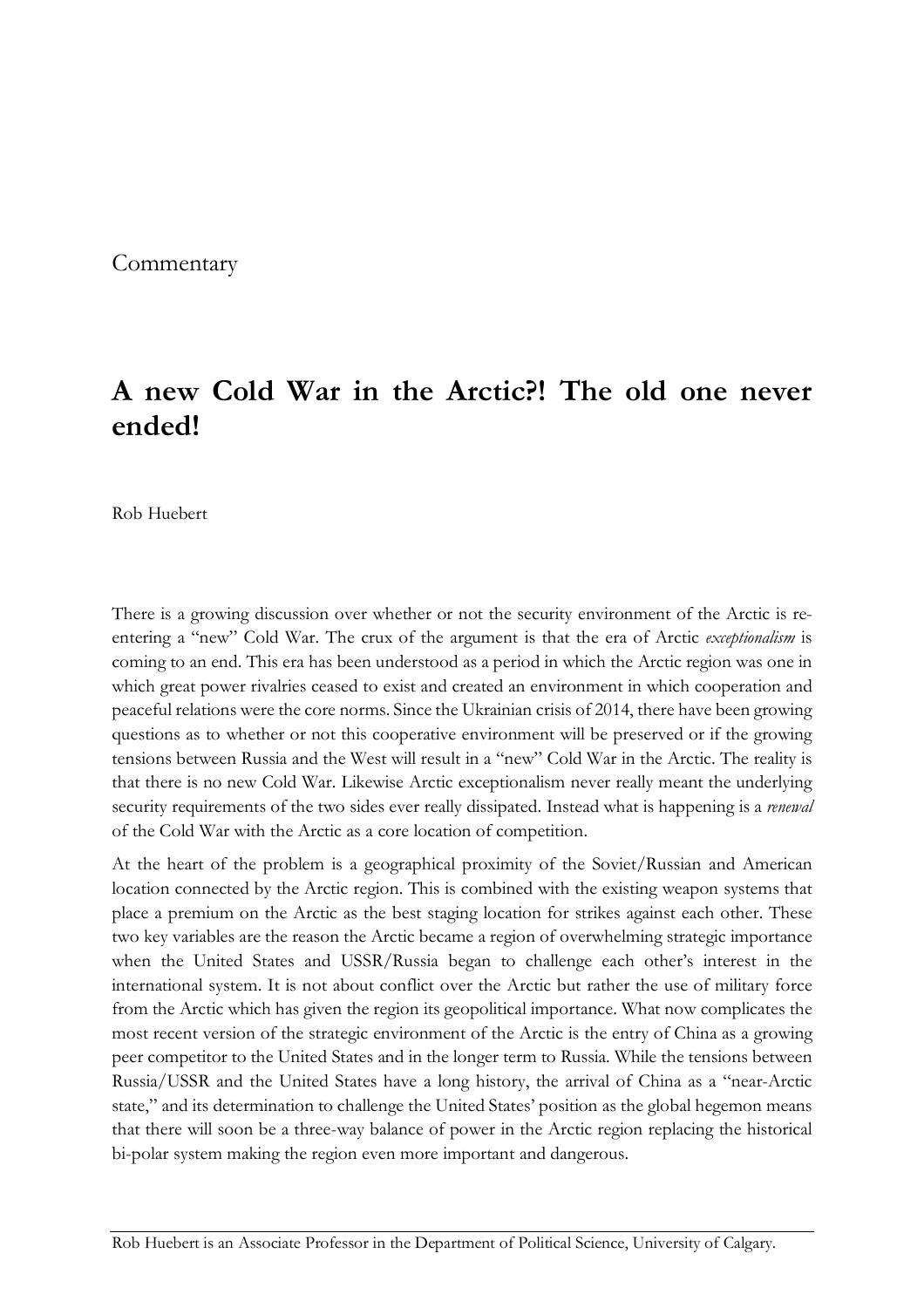Both the USSR/Russia and the United States are required by geography and existing weapon technologies to place their most important and powerful weapons in or near the Arctic region. Specifically the Russian nuclear deterrent is predominantly located in the Arctic. This has been based on their long-range bombers and submarine forces. In order to protect these forces, the Soviet/Russian leadership have also been required to develop additional forces that are then needed to protect the original forces. Over time, the Soviet missile forces needed to be placed in northern locations. At the same time, the Americans also developed long-range bombers to be able to fly directly against Soviet targets by flying over the Arctic. They too placed their developing ICBMs to fire over the Arctic. Both sides also developed very extensive surveillance systems that would allow them to have warnings of attacks by the other side. Thus throughout the Cold War, the Arctic became one of the most militarized regions of the world.

With the end of the Cold War, many observers concluded that the end of tensions between the USSR and the United States would end the strategic importance of the Arctic. There were important efforts to reduce many of the nuclear strategic forces and a considerable reduction of the deployment of conventional military forces in the region not only by the USSR/Russia and the United States but also by most of the northern NATO allies such as Canada, Norway and Denmark.

The closest to which the United States and Russia were able to eliminate the central importance of nuclear weapons came in the 1990s under a number of nuclear weapon reduction agreements. Two of the most important were the Strategic Arms Reduction Treaty (START I) (and the negotiations for the proposed START II and III) and the Arctic Military Environmental Cooperation (AMEC) agreement. START I saw the significant reduction of number of nuclear strategic and tactical weapons. At the same time, AMEC was a combined agreement between Russia, the US, Norway (and later the UK) to decommission a large number of former Soviet nuclear-powered submarines.

But while these programmes were successful in reducing the number of nuclear weapons and their launch vehicles from the Arctic, they did not void the commitment that both the United States and Russia had to their core security policy based on their nuclear deterrent. The Russians' economic collapse meant that most of their Northern Fleet and connected air assets fell into a serious state of disrepair. But at no point did the Russians seriously consider a policy of denuclearization or the elimination of their submarine-based nuclear deterrent.

Likewise, the Americans also reduced much of the forces based in Alaska and followed the reduction of their nuclear forces required by START. They also willingly contributed to the significant costs required by AMEC to assist the Russians in the decommissioning of their older nuclear-powered submarines. The Americans also became very distracted by a series of wars in Afghanistan and Iraq following the terrorist attacks on their soil in 2001. But at no point did the Americans ever move to renounce or diminish their core dependence on nuclear deterrence as their ultimate security policy.

What this meant is that throughout the 1990s and the 2000s, the Russian state was too weak to challenge the Americans, and the Americans became focused elsewhere, but the Arctic remained the core region of their ultimate security defence policy for the deployment of their nuclear weapon deterrent. The logic of nuclear deterrence (or illogic) is that as long as all potential adversaries were aware of this, they would not threaten either the US or Russia. Following the 9/11 attacks a debate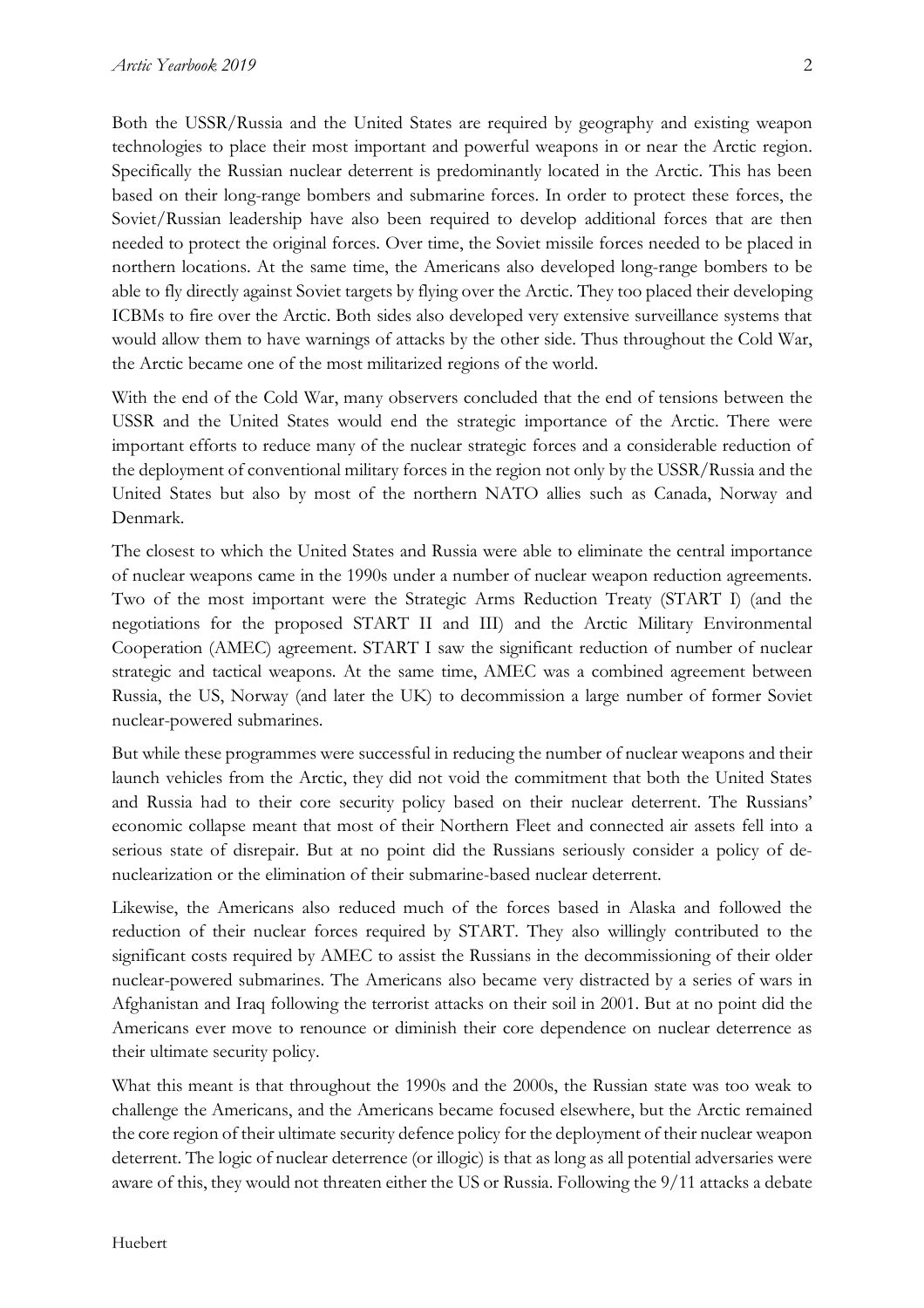arose by which some suggested that deterrence was not effective against non-state actors, but the consensus remained that it was the ultimate defence against state actors.

As long as the Russian state remained weak and did not challenge American interests and actions, it appeared that the core logic of deterrence no longer formed the basis of the American-Russian security relationship. This seemed to be validated by the ability of the two countries to cooperate in the Arctic region. AMEC was only the first official sign of this new relationship. It was followed by the cooperation between the two states in a growing number of multilateral agreements and bodies such as the Arctic Environmental Protection Strategy (AEPS), Arctic Council and so on – to name but the best known ones. It was the cooperation and peaceful relations within this seemingly new security environment that caused many to suggest that the arctic was entering a period of exceptional cooperation – i.e. the era of *Arctic Exceptionalism*.

However, while there were important positive steps in the Russian-American relationship, the fundamental security relationship did not change. The United States, along with the rest of the NATO membership, were surprised to find that at the end of the Cold War most of the former Warsaw Pact members and former members of the USSR such as all three Baltic States wanted to join the alliance. For some, this was the means of reintegrating into Europe and was seen as a means into the European Union. For others, such as Latvia who had suffered grievously under the occupation by first Nazi Germany and then the USSR, entry into the alliance was an obvious means of addressing their historic weakness against stronger powers. But the Russian reaction was to view the ongoing expansion as a threat to their security. Both the Yelstin and Putin Administrations saw this as a threat to Russian security. This shows that the old concerns about western actions were not changed by the end of the Cold War. While Yeltsin did not act on these concerns, the drastic rise of oil prices at the beginning of the Putin administration allowed his government to begin rebuilding the Russian military.

This is where the logic of geopolitical environment leads back to the Arctic. Putin specifically declared at the 2007 Munich Security Conference that the West and specifically the US had taken advantage of Russian weakness to attack Russian interests. He declared that this would no longer be tolerated. This was then followed by a period of extensive Russian military rebuilding and modernization. The most important of these efforts was the rebuilding of the Russian nuclear deterrent. This included the resumption of long-range strategic bombers over the Arctic and the modernization and rebuilding of the Russian nuclear-powered submarine fleet within the Northern Fleet. Given the level of disrepair Russian forces had fallen, this process took some time to implement. As a result most western observers tended to view the statements coming from Putin about the return to great power status with some skepticism.

The United States also allowed much of its surface capability in the Arctic to shrink throughout the 1990s and 2000s. However, it remained committed to ensuring that its submarine forces retained their Arctic capability and demonstrated this to the world by "lending" their attack submarines (along with the British) to undertake scientific research in the high Arctic. The Americans also continued to upgrade their defences in the North against ballistic missiles. They continued to improve the capabilities of their anti-ballistic missile base at Fort Greeley and their radar system in Thule, Greenland. This occurred as they allowed almost all bases in Alaska to either be closed or downsized.